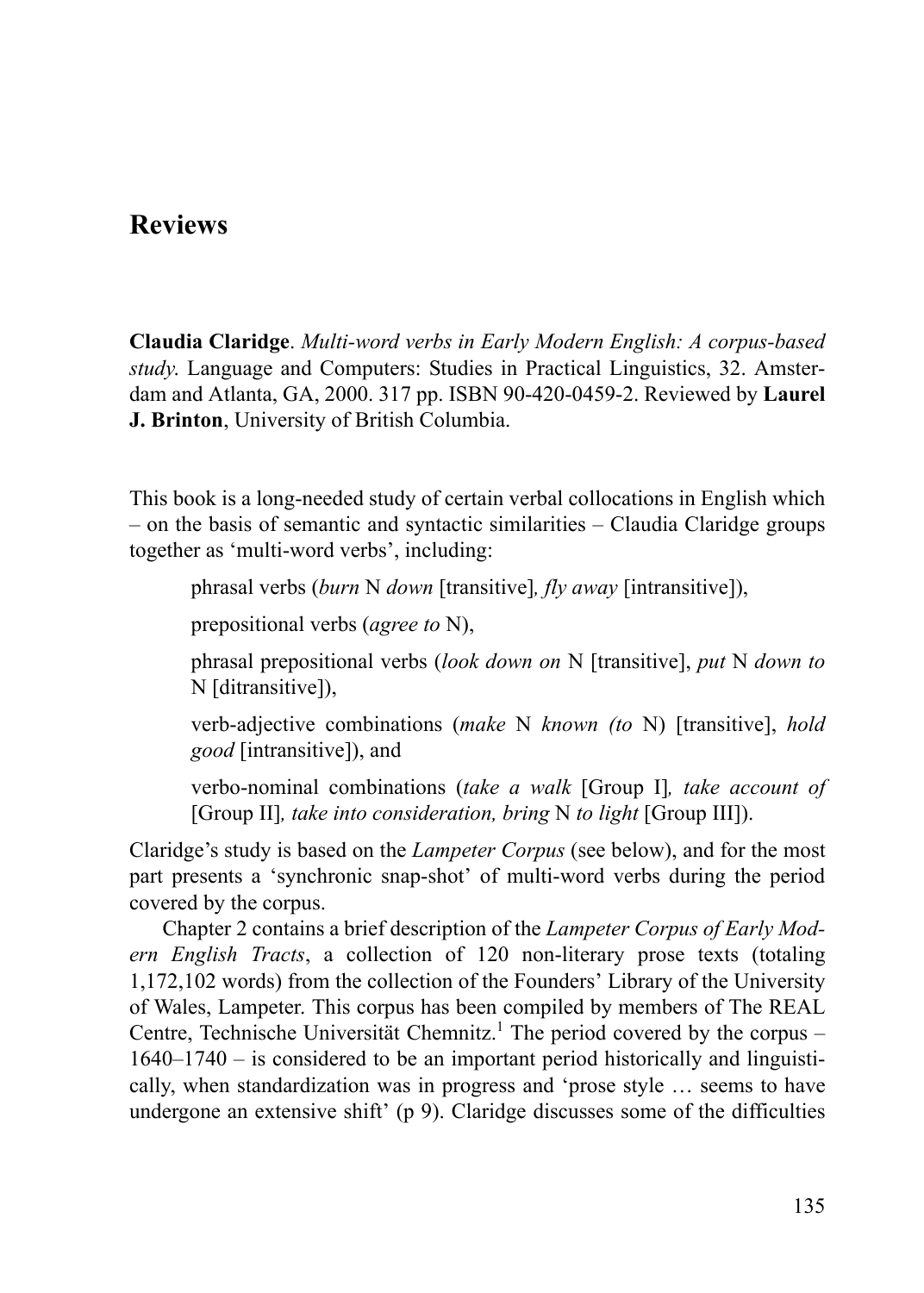involved in defining the categories used – Religion, Politics, Economy, Science, Law, and Miscellaneous – and assigning texts to them. Unlike other historical corpora, such as the *Helsinki Corpus, the Lampeter Corpus* includes entire texts. In most cases, some socio-economic facts concerning the authors are known, though Claridge was not able to make extensive use of this information. More importantly, because the *Lampeter Corpus,* like most other corpora, is not grammatically tagged, and because of the nature of the forms she was studying, Claridge was not able to search the corpus electronically, but had to read the texts and perform manual counts.

In Chapter 3, Claridge discusses difficulties of defining the category of 'multi-word verb'. Her definition must by necessity be quite broad: a 'multiword verb' consists of two or more words (one of which must be a verb), expresses verbal meaning, allows for an alternative structural analysis, and is stable over time (pp 28–29). Her classification (pp 39–40), as shown above, is based fairly closely on Quirk et al's (1985), and apart from her omission 'for practical reasons' of prepositional verbs of the *turn* N *into* N type, seems intuitively sound. Claridge's justifications for grouping all of the forms into one super-category, 'multi-word verb', are the following: they are all characteristic of the analytic trend of English (eg, making use of prepositions and zero-derivation, allowing for thematic reordering in the face of fixed word order, showing 'semantic spreading'); they constitute a class of composite forms, like idioms, but differ from idioms in forming stable syntactic patterns and in the constituents retaining some vestige of individual meaning; they are lexicalized<sup>2</sup> forms, using their composite nature 'to produce some shifting, changing or enrichment of meaning' (p 43) and perhaps undergoing the same sorts of historical development; and they alternate with (quasi-)synonymous simplex alternatives in most cases. Though I believe that these structures share a number of similarities, the assortment of types does cause some difficulties for Claridge later in the study.

Chapter 4 presents a detailed discussion of the problems of delineating the individual types of 'multi-word verb'. Claridge is adept at reconciling the often conflicting evidence presented by other scholars, though she must frequently resort to the concept of a cline, or gradience, among categories. Phrasal verbs, in part because they have been comparatively well studied in the literature, provide the least difficulty, while prepositional verbs are perhaps most difficult to distinguish (from free combinations of verb plus prepositional phrase). She includes both literal and figurative phrasal and prepositional verbs and uses a combination of semantic/functional and syntactic tests to delineate these collocations. In the case of phrasal-prepositional verbs, Claridge excludes literal combinations since 'almost any phrasal verb can happen to be followed by a prepositional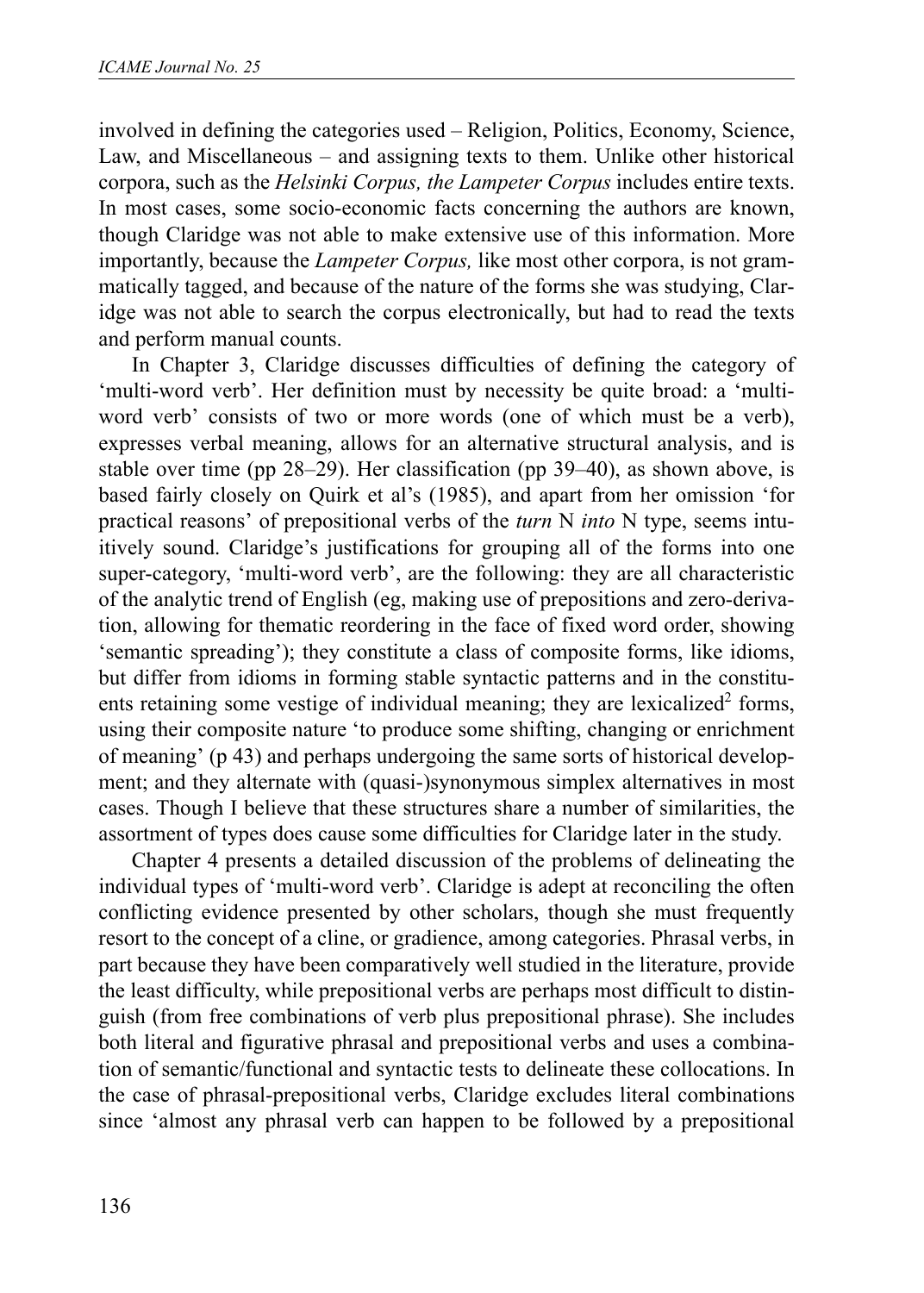phrase' (p  $64$ )<sup>3</sup>; she allows only those combinations which are semantically coherent and in which no element is deletable (without a change in meaning). Verb-adjectives, which have received the least attention in the literature, consist of an adjective functioning syntactically as a particle but morpho-semantically an adjective. They are distinguished from complement structures (*paint the room blue*) because the adjective carries the major meaning, can precede a simple noun phrase, and carries 'generally as little modification as possible' (p 69). For the verbo-nominal category, Claridge includes any combination in which the meaning is centred on the noun, including not only deverbal nouns, but also other abstract (non-eventive) nouns such as *eyes* in *set eyes on*, which refers metonymically to the category of seeing<sup>4</sup>. Because of the difficulty in attaining native-speaker agreement, even in Present-day English, she does not rely on syntactic tests to distinguish this category.

Chapter 5 presents a review of the literature on the history of multi-verbs. Issues that arise out of previous work include the relation of phrasal and prepositional verbs to the loss of prefixes in Old and Middle English, the importance of the prepositional passive in determining the unified status of both collocations, the role of reanalysis and the importance of external influence in the development of these forms, evidence for a decline in multi-word verbs in the (prescriptivist) Early Modern English period, and the colloquial or non-colloquial status of multi-word verbs in the Modern English period. Only the last two issues receive treatment here.

Chapters 6–8 present the core of Claridge's findings concerning multi-word verbs in the *Lampeter Corpus*. Chapter 6 presents data on the individual types of multi-word verbs. Overall, phrasal verbs and verbo-nominal combinations were most common (2,200 and 1,704 tokens, respectively), prepositional verbs and verb-adjective combinations considerably less common (368 and 232 tokens, respectively), and phrasal-prepositional verbs quite rare (53 tokens), preventing much generalization about this last category. Claridge begins by looking at the verbal and non-verbal elements constituting multi-word verbs, and here the diverse nature of the 'multi-word verb' category is apparent: phrasal, prepositional, and phrasal-prepositional verbs exhibit a large variety of verbs and a small number of non-verbal elements, whereas verb-adjective and verbo-nominal combinations, where the verb is a functional element and the non-verbal part is an open class, show the reverse distribution. Generally, phrasal verbs consist of monosyllabic, native verbs and prepositional verbs of borrowed verbs; Romance nouns – primarily without a preceding article – predominate in verbonominal combinations. The all-purpose verbs *make, take*, and *give* are the most frequent verbs in verbo-nominal combinations and are common in the other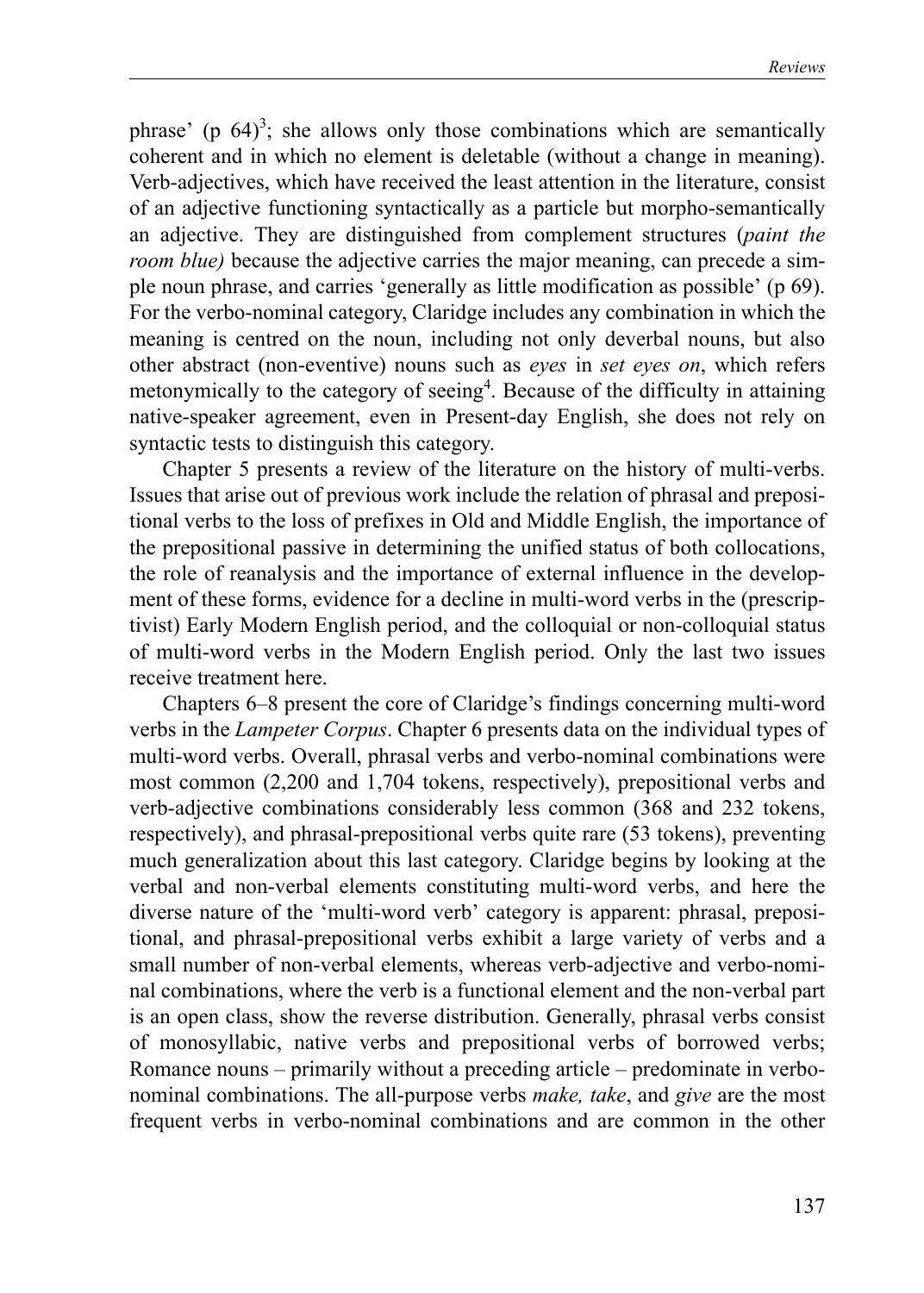types; *have* is unique to verbo-nominal combinations. Where possible, Claridge compares results from the *Lampeter Corpus* with results from Present-day English (using the *Lancaster-Oslo/Bergen Corpus* and the *British National Corpus*), finding, for example, that there is some difference in the inventory of particles in phrasal verbs. A section on 'semantic patterns' is generally uninformative, except to show that most multi-word verbs are literal in meaning. In a much larger section on syntactic patterns, Claridge looks at transitivity, the position of the object, modifying elements, the passive, preposition stranding, coordination, and miscellaneous features. Some interesting syntactic findings include the low rate of intransitive constructions (Claridge sees the 'blurring' of the transitive/ intransitive distinction as 'one of the primary purposes' of multi-word verbs, p 148) and the 'surprisingly low' (p 157) occurrence of adjectival modification in verbo-nominal combinations (this being one of the purported reasons for choosing the verbo-nominal combination over the simplex), but overall she finds little difference between Early Modern English and Modern English in respect to syntactic behavior.

Chapter 7 attempts to place the raw data of the previous chapter in context, by examining change over time and the influence of register and socio-economic class. Gross comparisons show phrasal verbs to be less common in Early Modern English than in Present-Day English and verbo-nominal combinations to be about equally common. Divided into decades, the data of the *Lampeter Corpus* do not indicate a unidirectional development, though there appears to be a small decline in the frequency of phrasal verbs. Claridge also looks at the type/ token ratio, the number of single instances, and the number of types per corpus decade as signs of productivity; while the evidence is not overwhelming, multiword verbs seem to be moderately productive. An examination of register seems to show that phrasal verbs abound in the more colloquial register and prepositional verbs (and perhaps verbo-nominal combinations) in the more formal register. In respect to gender Claridge finds that women (there are only two in the corpus) use fewer phrasal and preposition verbs – an aspiration toward the norm? – but in respect to socio-econonic class, she finds no clear pattern. All in all, I found the results of this chapter somewhat disappointing, perhaps because the historical and socio-economic spread of the *Lampeter Corpus* is too confined to permit diachronic and (comparative) sociolinguistic study.

Chapter 8 presents an interesting study of contemporary awareness of and attitudes towards multi-word verbs. Claridge finds a growing awareness of phrasal and prepositional verbs during the period, though not of verb-adjective and verbo-nominal combinations. While attitudes are expressed toward individual forms, there are no clear-cut or systematic attitudes toward multi-word verbs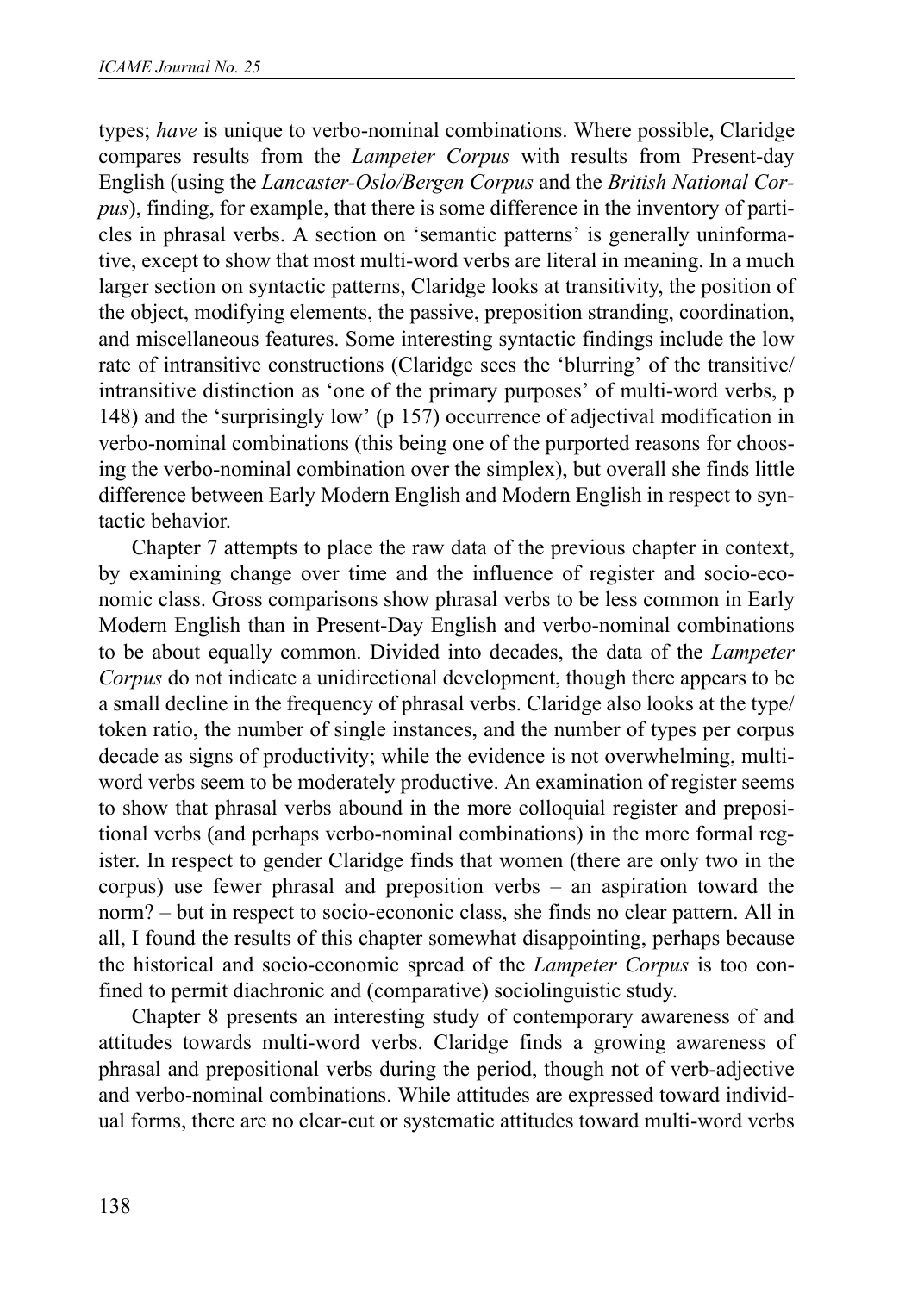expressed. She states, moreover, that 'as both awareness and attitudes have been found to be severely under-developed, the majority of choices taken with regard to multi-word verb usage will have to be regarded as not very conscious or elaborate decisions on the basis of the individual instance' (p 220; but cf Chapter 9). The final section of this chapter treats the alternation between the multi-word verb and the Romance verb, but the figures presented seem rather ad hoc and are ultimately unconvincing.

In Chapter 9, Claridge investigates whether motivations that have been suggested in the literature for the choice of multi-word verbs rather than simplex verbs are borne out by the data in the *Lampeter Corpus*. Semantically, she finds that multi-word verbs, because they exhibit 'semantic spreading', or the distribution of meaning of the whole onto individual elements, do offer the possibility of making semantic distinctions not possible with the simplex. They may be more precise than the simplex and may express meaning in addition to that expressed by the simplex, as in the case of phrasal verbs such as *blow down*, where the verb expresses the manner and the particle the result, viz 'down by blowing'. In such cases, the multi-word verb frequently has a transitivizing function Claridge also finds evidence for the expressive potential of multi-word verbs, even in cases in which a particle or preposition seems redundant by modern standards, eg, *assemble together* or *return back*. In respect to the purported *Aktionsart* meaning of the particles, Claridge finds that telic meaning is quite common with *off, up, out, down* (eg, only 11% of phrasal verb tokens with *off* do not express telic meaning), though durative/iterative meaning with *along, away, on* is quite rare, perhaps because of the low frequency of progressives during this period. In verbo-nominal combinations, the indefinite article, which makes the *Aktionsart* distinction in Present-Day English (between, eg, *walk* [an activity] and *take a walk* [an accomplishment]), is typically absent in the *Lampeter Corpus*. For most zero-article items, there is no discernible *Aktionsart* difference between the verbo-nominal combination and the simplex (between, eg, *give chase* and *chase*), except in cases in which the noun is pluralized (eg *give shouts* [activity composed of incremental parts] vs *shout*).

In addition to semantic considerations, other stylistic and rhetorical motivations may account for the choice of multi-word verb over simplices. Claridge finds that multi-word verbs incorporating native elements can be used to introduce loanwords or make a text more accessible and 'audience-oriented', that multi-word verbs can be more multifunctional and flexible than simplices, that the relatively predictable effect of multi-word verbs can facilitate the creation of new forms, that multi-word verbs can allow for the spread of stress across the sentence in different ways, that multi-word verbs can provide variation in gen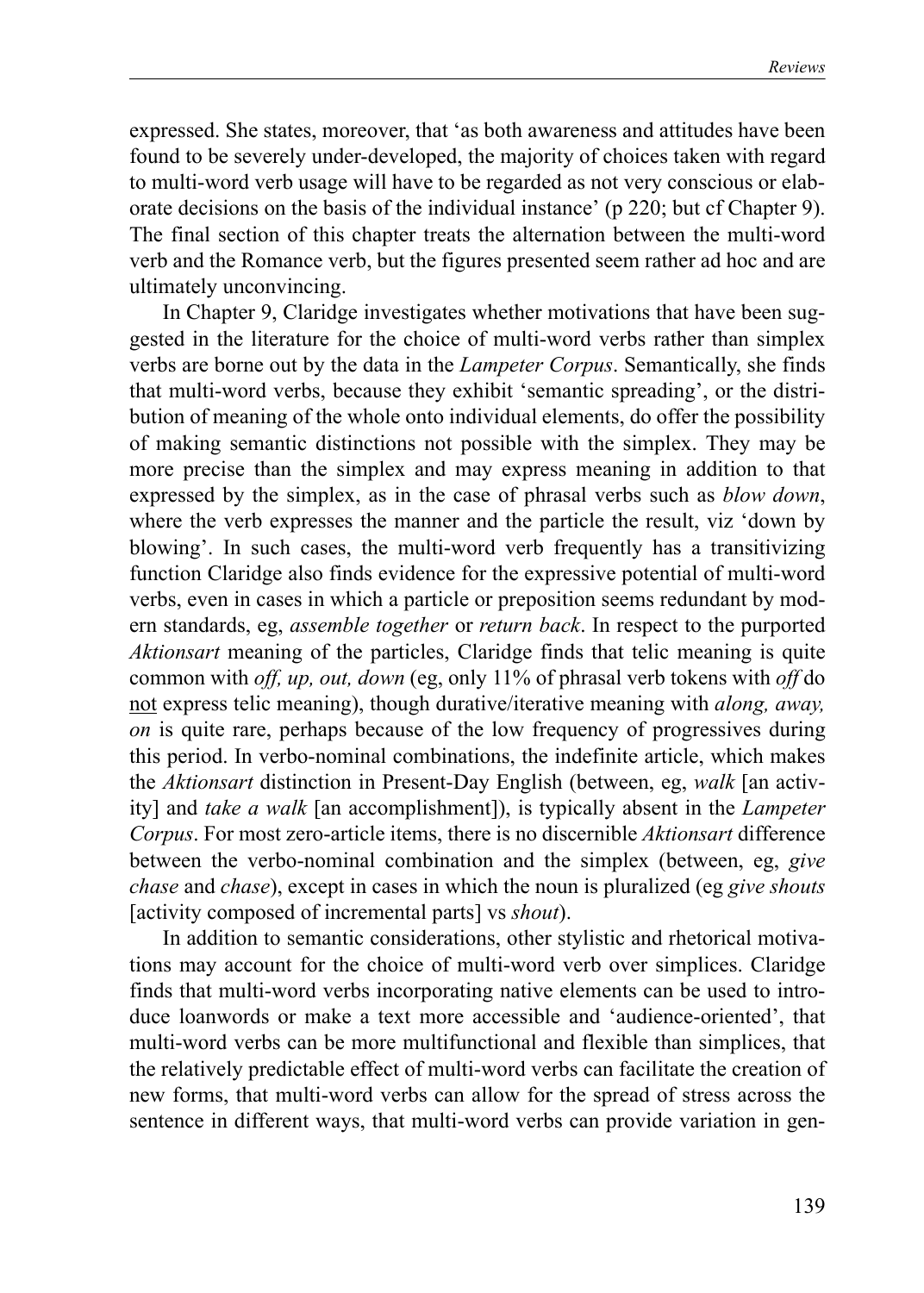eral, and that multi-word verbs, specifically verbo-nominal combinations, can contribute to 'nominal style', though without necessarily increasing the static or stative nature of the discourse.

The final section of the chapter treats the syntactic possibilities afforded by the 'syntactic spreading' of the multi-word verb. One aspect of syntactic spreading is that elements not otherwise permitted in these positions may be end- or front-focused. A second aspect is the modification of elements not otherwise or not easily modified; however, Claridge finds that such modification in verbonominal combinations in the *Lampeter Corpus* is less than expected, with the exception of preference for nominal negation (*give no answer* rather than *do not give an answer*). Other syntactic uses of multi-word verbs include an intransitivizing function (*make a discovery* rather than *discover X*), a passive use of the active form (*take warning*), and internal coordination (*set and keep open, preach or pray down, give alarm and outcry*). Finally, Claridge notes that the different types of multi-word verbs provide a range of semantic, stylistic, and syntactic flexibility, with prepositional verbs being the most fixed and verbo-nominal combinations the most free.

Chapter 10 constitutes a brief conclusion to the book. Five appendices present a complete listing of all of the types of multi-word verbs found in the *Lampeter Corpus.*

Overall, the book is well written and well edited, though some minor errors result from the failure to delete words during the process of editing. Some awkward sentences or sentences that are difficult to process result from the author's being a non-native speaker of English, as do, perhaps, some small usage problems, such as the consistently incorrect use of *amount* for *number*. I found only two more serious errors: one table is inadvertently split (pp 185–86) and one paragraph is repeated (p 189).

Claridge's work represents an important contribution to the field. The class of 'multi-word verbs' has, for the most part, been severely understudied, especially in older stages of the language (cf, however, Brinton and Akimoto 1999). This study makes very careful and detailed use of an interesting historical corpus, though the insights gained are more synchronic than diachronic. I cannot say that this work makes a significant advance in computerized corpus linguistics, since the nature of the forms studied required a manual rather than a computerized count. (Claridge does not explain why she chose to study these forms rather than some other forms more amenable to the limitations of a grammatically untagged corpus.) Nonetheless, I recommend this book highly to those interested in verbal collocations in English, and in Early Modern English generally.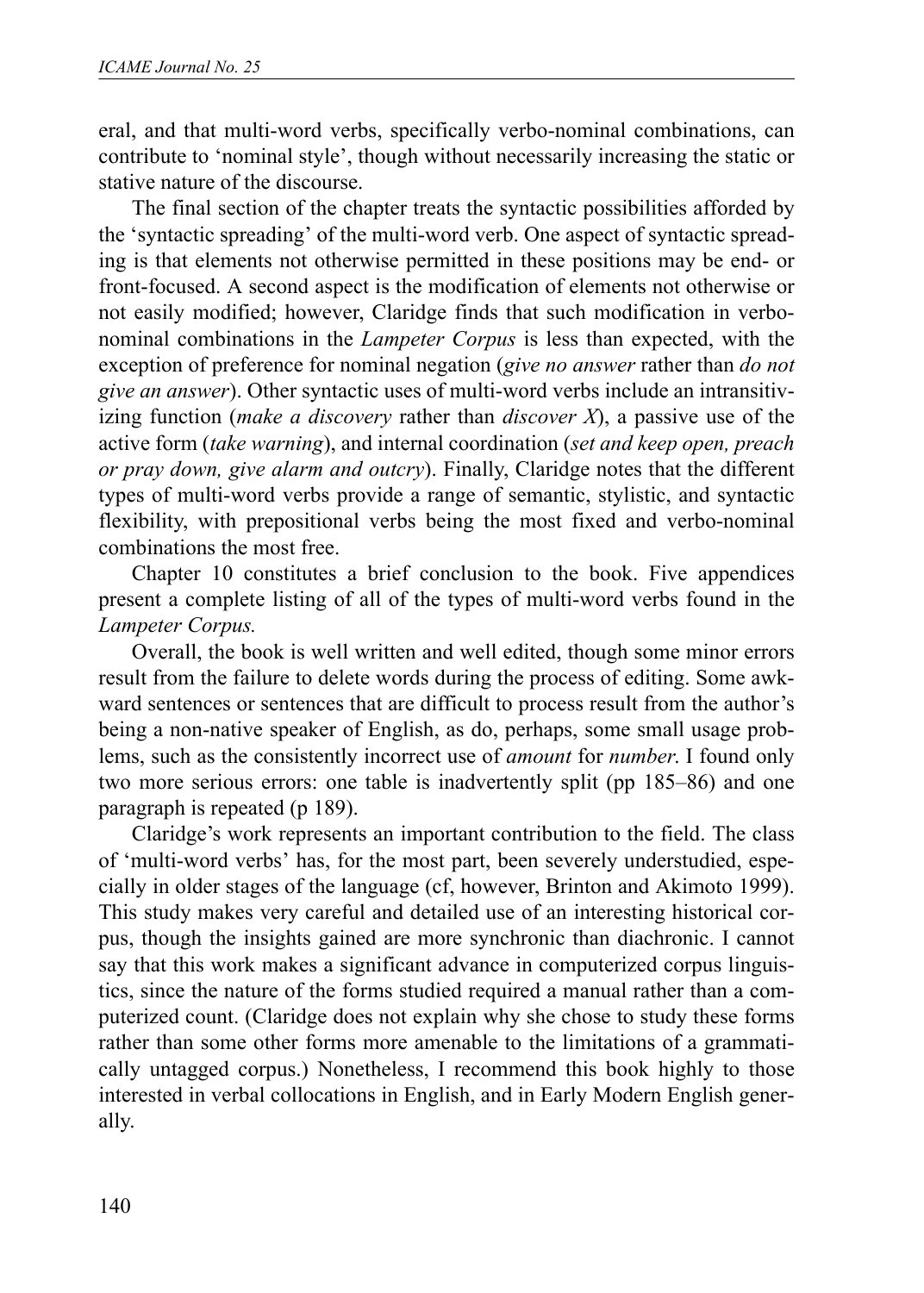### *Notes*

- 1. Further information concerning the *Lampeter Corpus* can be found at http:// www.tu-chemnitz.de/phil/english/real/lampeter/lamphome.htm.
- 2. Claridge uses the term *lexicalization* at a number of points during the book, but does not, I think clearly define it.
- 3. The same could be said of any simplex verb, but Claridge does not exclude literal prepositional verbs for this reason.
- 4. I am uneasy about the inclusion of non-eventive, abstract nouns with no morphological relation to verbs since doing so could, potentially, expand the scope of verbo-nominal category beyond reasonable bounds; for example, would combinations such as *have a flair for, make the most of, put in jeopardy,* or *take to court* be included in the category? Furthermore, Claridge rejects combinations with *be* in both verb-adjective and verbo-nominal combinations except in cases where *be* 'clearly is not present in the semantic structure', as in *be at a loss* (p 81). The distinction is not clear to me.

# *References*

- Brinton, Laurel J. and Minoji Akimoto. 1999. *Collocational and idiomatic aspects of composite predicates in the history of English* (Studies in Language Companion Series, 47). Amsterdam and Philadelphia: John Benjamins.
- Quirk, Randolph, Sidney Greenbaum, Geoffrey Leech, and Jan Svartvik. 1985. *A comprehensive grammar of the English language*. London: Longman.

**Elena Tognini-Bonelli.** *Corpus linguistics at work*. Amsterdam – Philadelphia: John Benjamins, 2001. Studies in Corpus Linguistics Series. xii + 223 pp. ISBN 90-272-2276-2. Reviewed by **Inge de Mönnink**, University of Nijmegen.

*Corpus linguistics at work* is a mixture between a theoretical book on the main issues in corpus linguistics (CL) and a practical introduction to corpus work. The central issue in the theoretical part of the book is a very strictly defined distinction between the corpus-based approach and the corpus-driven approach. In the corpus-based approach, corpus data are used to validate and quantify linguistic theory/description. It is described as 'a methodology that avails itself of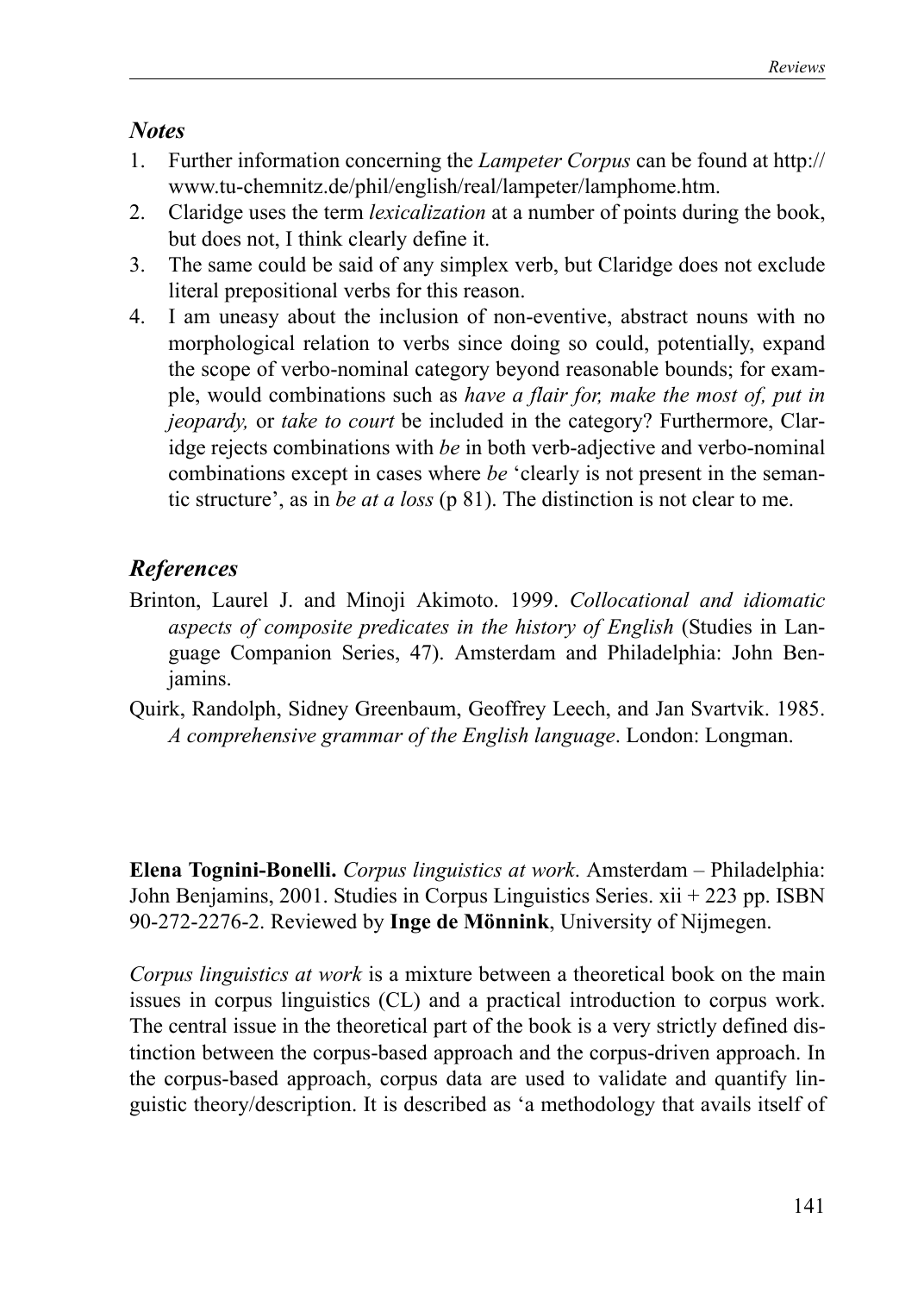the corpus mainly to expound, test or exemplify theories and descriptions that were formulated before large corpora became available' (p 65). In the corpusdriven approach, a theory is built up step by step in the light of corpus evidence. The observation of certain patterns leads to a hypothesis, which in turn leads to a generalisation in terms of rules of usage and finally finds unification in a theoretical statement.<sup>1</sup> In the practical part of this book, the corpus-driven approach is exemplified in applications in language teaching and translation.

In the first chapter, the issues to be discussed in the rest of the book are introduced. The author very briefly touches upon important issues such as CL as a theory versus CL as a methodology; the definition of a corpus; textual data versus corpus data; the relevance of the Firthian framework for CL; and the role of technology in CL. From the discussion of the corpora and techniques used in the book, it becomes clear that the book focuses on the exploration of raw corpora and thus on lexico-semantical and lexico-grammatical studies.

Chapter 2 discusses the way corpora have influenced language teaching. The mismatch that is often felt to exist between theory and linguistic fact is nicely illustrated by an example of the use of a*ny*. 'This type of finding points to the fact that a lot of the mismatch between traditional descriptions and actual usage stems from the fact that the strict interconnection between an item and its environment is more or less ignored.' (pp 17–18) The chapter stresses the correlation between a lexical pattern and a grammatical structure and exemplifies the advantage of using corpora in both vocabulary teaching and grammar teaching, using concordances, collocations and colligations. The chapter is especially interesting for teachers who are new to the field of CL, because of the many concrete examples it contains.

Chapter 3 gives the necessary background to CL, its history, the definition of a corpus, the problem of representativeness, etc. While the discussion does not raise new points, it covers most issues that play an important role in modern CL.

Chapter 4 explains what is meant by 'corpus-based' in this book. The corpus-based approach is described as a position that does not fully accept the direct relevance of actual usage to theoretical statement. The chapter discusses three ways in which a corpus-based linguist can deal with the fact that the data cannot always be described by the theory:

1. Insulation: 'In this approach the data is relegated to a secondary position with respect to the theoretical statement proper.' (p 68) The theory is tested on corpus data, in the form of a grammar-based parser, but at the same time the theory is said to be insulated from the evidence of the corpus. 'The corpus is considered useful because, on occasions, it indicates where minor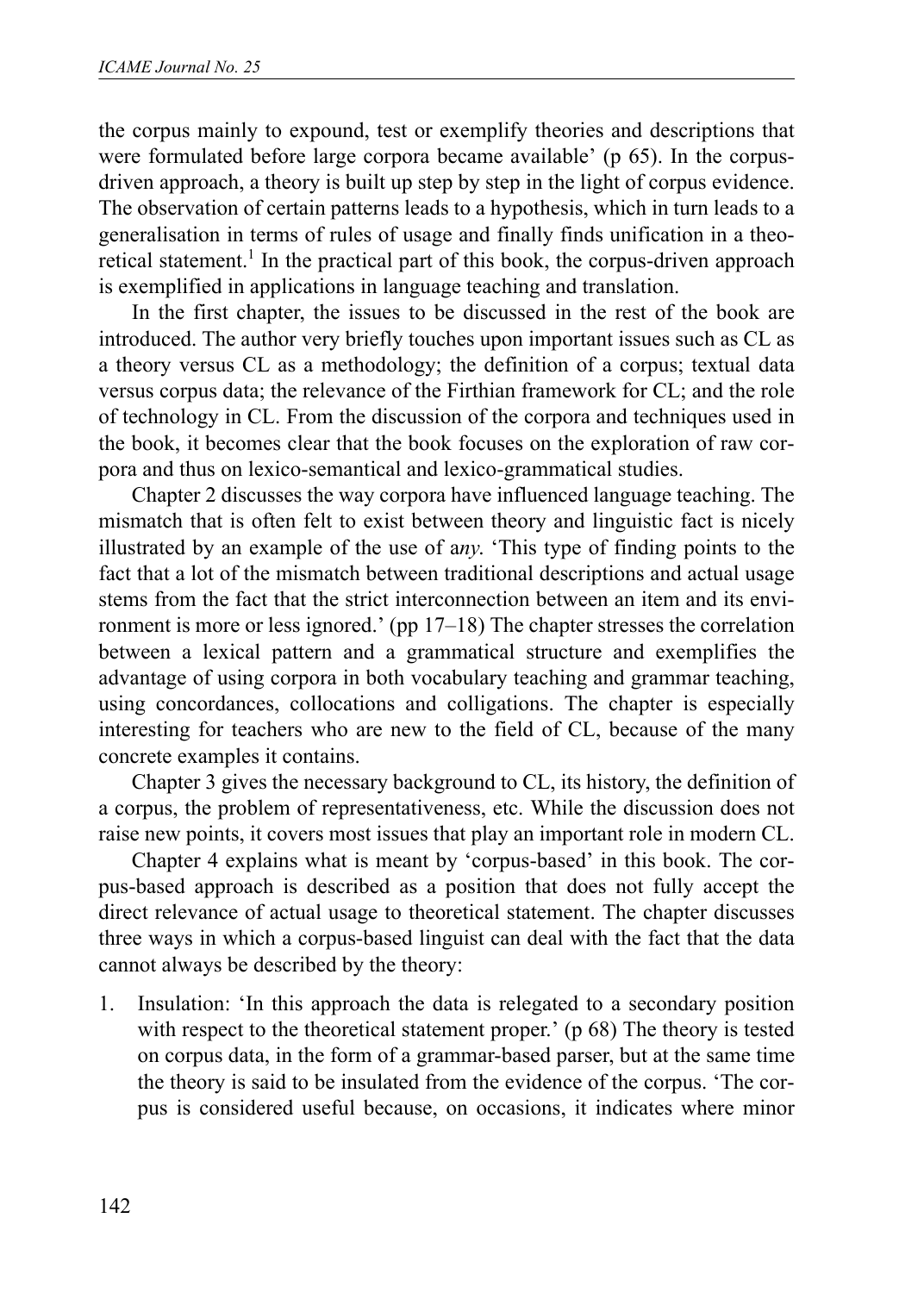corrections and adjustments can be made to the model adopted and, of course, it can also be valuable as a source of quantitative evidence.' (p 66)

- 2. Simplification/standardisation: This approach is similar to Insulation. The only difference is that the theory tested on the corpus data in this approach is (for some obscure reason) said to be more empirical and data-oriented than the grammars tested in the Insulation approach.
- 3. Instantiation: In this approach the data is built 'into a system of abstract possibilities, a set of paradigmatic choices available at any point in the text' (p 74). In other words, a pre-existing system is extended with probabilistic data extracted from corpora, but the system is not affected as such.

On pages 72–74 the author clearly rejects the use of annotated corpora for linguistic research. Annotation draws the researcher's attention away from the words proper and thus blurs the tight interconnection between lexical and grammatical patterns. 'Perhaps the most obvious point against annotation, though, is the fact [that] the categories of analysis are provided by the linguist, and these categories, at the outset of a study anyway, have not themselves been derived from corpus data. True, they may be modified by confrontation with corpus evidence, but there seems to be an implication that any modification will be of a minor nature' (p 74).

Chapter 5 discusses the corpus-driven approach. The corpus-driven approach follows a clear methodological path: observation > hypothesis > generalisation > unification in theoretical statement. All four steps are influenced by the intuition of the researcher. His/her intuition is based on experience and knowledge of theory (Firth). Observation should be understood as observation of language data as contained in corpora. The corpus data are accessible through concordances. A concordance displays two types of repeated events: (1) collocation, the recurrent co-occurrence of words, and (2) colligation, the grammatical patterning in which the word is embedded. Colligation is only recognisable through the use of syntactically annotated corpora. However, according to the author, this type of data is not satisfactory, because 'grammatical parsing on its own is not sufficient to account for the crucial evidence in many cases, and unless lexical constraints are built into the picture, the grammatical categories adopted will lack generalisability and replicability. Automatic annotation will, at best, leave some questions unanswered, while manual or semi-manual annotation will often end up stretching the evidence to fit the categories' (p 90). In other words, we have to wait for corpora that have been annotated by means of a (formalised) description of language use as obtained from the corpus-driven approach before we can extract colligational information from corpora. How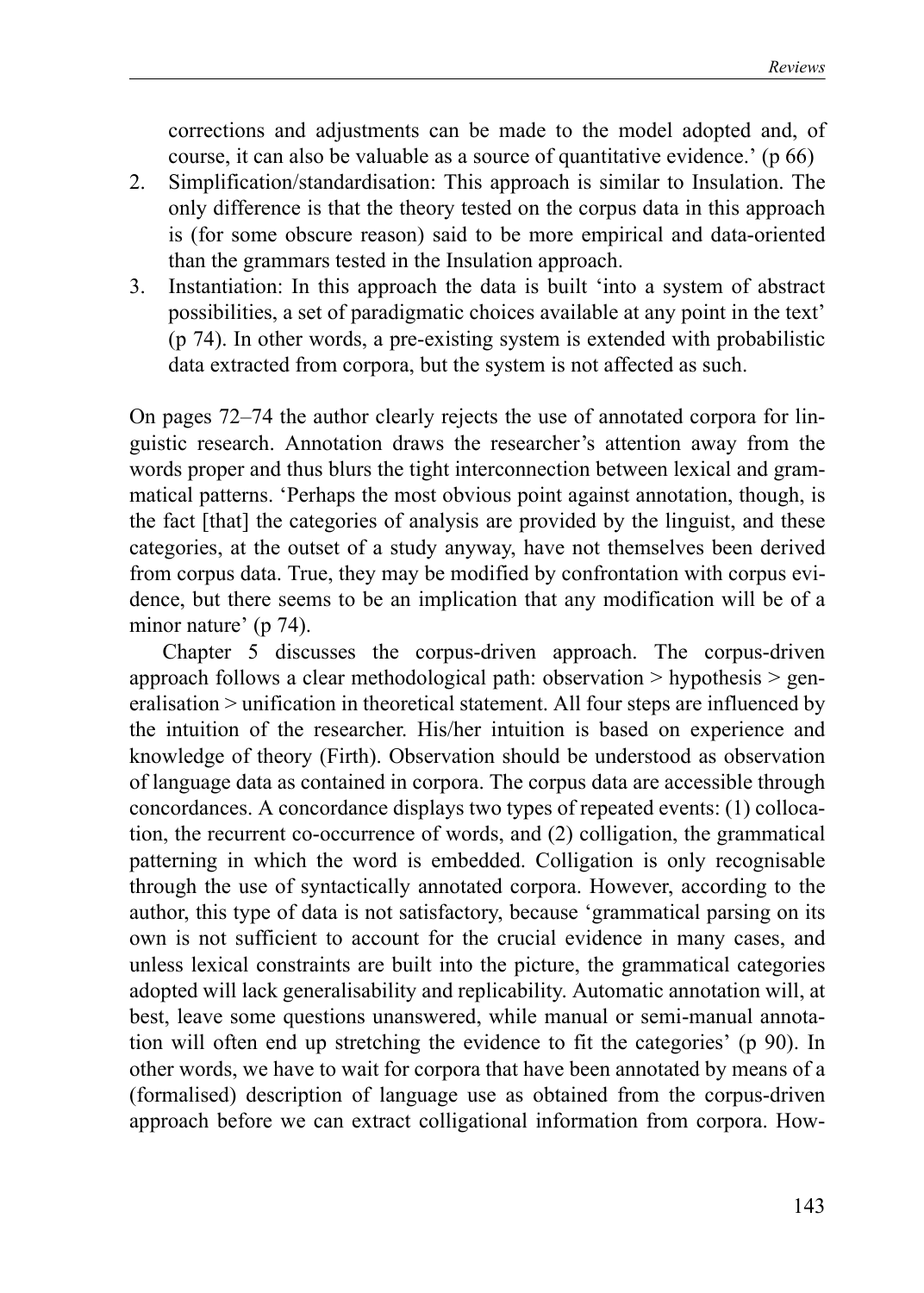ever, we need colligational information to obtain such a description. This seems a vicious circle. We need information that we cannot get unless we already have that information. What is the way out of this dilemma? This question is not answered in the book. One way out could be to annotate corpora by means of a formalisation of an existing description (which after all is also based on observation and intuition) and to observe where this description (or theory) does not describe the data satisfactorily. However, in this book such an approach would be considered as Insulation and is thus not desirable.

Chapter 6 introduces co-selection. Co-selection is the phenomenon that the formal co-textual features surrounding a word determine its meaning and its function in a specific discourse. In other words, an item and its environment cannot be separated. The chapter provides examples of how the corpus can uncover extended units of meaning, semantic prosody, delexicalisation, and the ideological weight of words.

Chapter 7 discusses the application of the corpus-driven approach to translation and contrastive linguistics. The chapter gives several examples of the use of comparable corpora of English and Italian for the identification of translation equivalence. Starting form the word or pattern to be translated, the first step is to establish its specific meaning/function(s) in context using a corpus of L1. The next step is to identify *prima facie* a translation equivalent for each meaning/ function using a dictionary, a grammar, a translation corpus (if at one's disposal), and/or past experience. Step 3 then establishes the formal realisation of the translation equivalent in L2 using a (comparable) corpus of L2.

Chapter 8 discusses Firth's theory of meaning, which is said to be the basis of corpus-driven linguistics. The chapter exemplifies the view of linguistics that is fundamental to this book: the main concern of descriptive linguistics is to make statements about meaning, and meaning *can* be stated in linguistic terms. The chapter also considers in detail Firth's notions collocation and colligation, which are used throughout the book. Considering the fundamental role of this chapter, I would have preferred it earlier in the book, immediately after the introduction.

Chapter 9 sketches the history of the study of meaning. While it contains an interesting overview of landmarks in the study of meaning, it adds little to the book at hand.

Chapter 10 discusses the basic requirements of corpus-driven linguistics and summarizes the previous chapters.

In this book it is implied that researchers take either the corpus-based approach or the corpus-driven approach, that these approaches are fundamentally different, and that there is no middle course. What is more, it is implied that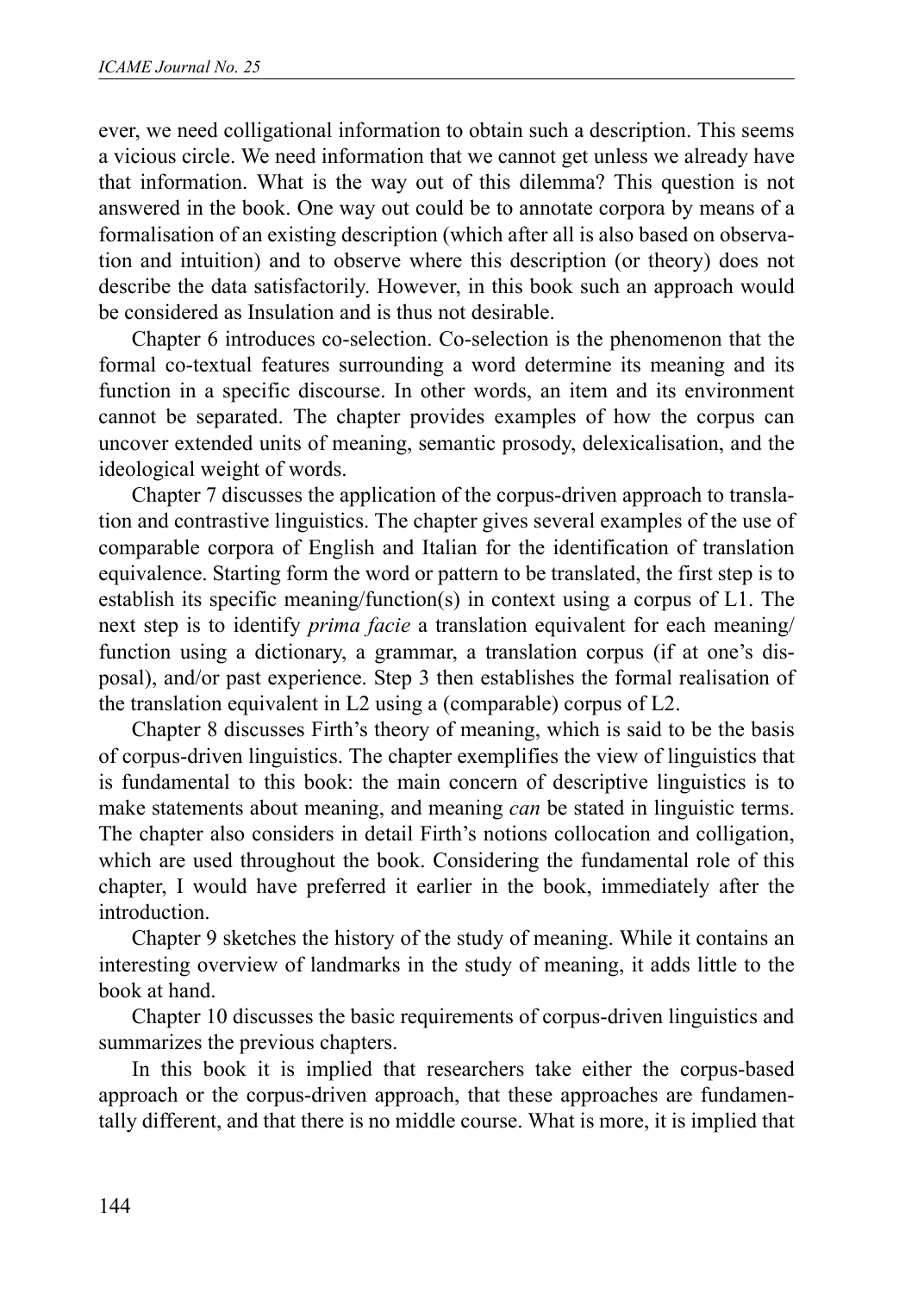the corpus-driven approach is to be preferred over the corpus-based approach, and that researchers following the corpus-based approach are so committed to their theories that they intentionally ignore the facts provided by the language (corpus) data. Although such a coarse representation of corpus linguistic practice may help to clarify the difference between the corpus-based and the corpusdriven approach as sketched by the author, it hardly does justice to reality. It seems to me that for lexical, lexico-semantic and lexico-grammatical studies, the corpus-driven approach described in this book is tenable and even advisable. For researchers and teachers interested in semantic information, this book is an interesting introduction. However, syntactic phenomena are not always accessible through lexical information. At best, colligational information from concordances can be used. But even there, as the author herself observes, we lack corpora that have been appropriately annotated to realize the corpus-driven approach described here. It seems to me that for this type of research the corpusbased approach is justifiable, and indeed the only way forward. I consider the total denial of corpus-based research and research based on annotated corpora to be a major drawback of *Corpus Linguistics at Work*.

**Inge de Mönnink**. *On the move. The mobility of constituents in the English noun phrase: A multi-method approach.* Amsterdam – Atlanta, GA: Rodopi, 2000. xii + 188 pp. ISBN 90-420-0780-X. Reviewed by **Joybrato Mukherjee**, University of Bonn.

As the title implies, it is not only the corpus-based description of positional mobility in the English noun phrase (NP) that lies at the heart of this book. The author also breaks new ground in pursuing a multi-method approach, ie in combining corpus-linguistic methods with the analysis of intuition-based elicitation data. Thus, both the object of inquiry and the methodology will be discussed in the present review.

The book is organised as follows. Chapter 1 provides an overview of some previous approaches to the English NP. In Chapter 2, de Mönnink gives reasons for the usefulness and viability of the multi-method approach and describes both the corpus analysis and the elicitation experiment. The results of the corpus analysis are then presented and discussed in Chapter 3. In Chapter 4, the corpus data are complemented with the results obtained from the elicitation experiment. In Chapter 5, de Mönnink sets out to explain her findings by drawing on formal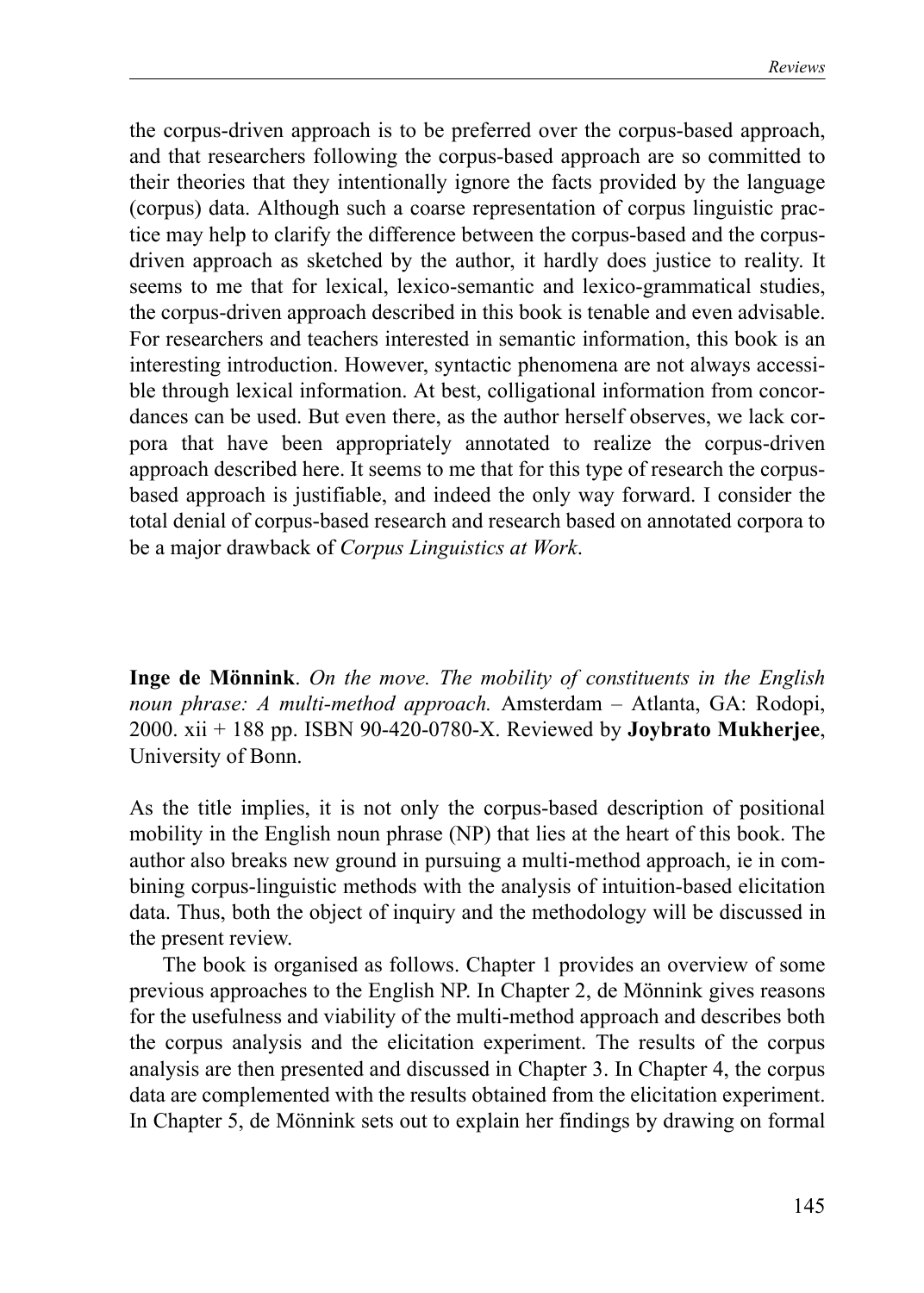and functional principles which may cause NP constituents to be moved to the left or to the right. Finally, she summarises and evaluates the linguistic evidence and methodology and sketches some prospects for future research (Chapter 6). The appendix comprises detailed information on the corpus design and analysis, the elicitation experiment and abbreviations.

In the opening chapter, the author refers to the description of NPs in classic reference grammars as well as in structuralist, functional and generative grammars. The bottom line is that all those frameworks agree and focus on what de Mönnink calls the 'prototypical NP structure' (p 19): (limiter as adverb phrase) – (determiner as determiner phrase) – (premodifier\* as adjective/adverb/noun phrase) – head as noun/pronoun/proform – (postmodifier\* as prepositional phrase or clause). Brackets indicate optionality, asterisks mark possible multiple realisations. However, the author is particularly interested in NPs which do not conform to the prototypical NP structure. In such variant NPs, any constituent may be moved to the left (ie 'fronted'), to the right (ie 'deferred') or even be placed outside its mother constituent (ie 'floating', either fronted or deferred). This systematisation makes it possible to identify nine different types of variant NPs, for example 'NPs with a deferred determiner' as in 'Make it quite clear to us all' (p 27). This chapter thus provides a solid and plausible theoretical foundation for the practical analysis of variant NPs.

The second chapter centres around methodological considerations, which are both enlightening and thought-provoking. In particular, de Mönnink points out that a merely corpus-linguistic analysis of variant NPs has two major disadvantages. Firstly, no corpus – however large it may be – will ever cover all possible NP structures. Secondly, it remains unclear whether constructions not occurring in a corpus are in fact ungrammatical/unacceptable, that is whether it is due to the corpus size or to the language as a whole that a certain NP structure is not attested. Therefore, de Mönnink envisages a methodology which makes use of both authentic corpus data and intuition-based judgments of NP structures which are not found in the corpus. To this end, she develops an innovative 'data cycle for descriptive linguistics' (p 34), which is intended to reconcile corpusbased methodology with intuitive data. The cyclical procedure comprises four steps: (1) formulation of initial hypotheses (eg as a result of previous studies and the linguist's own intuition); (2) in-depth analysis of corpus data; (3) confirmation, refinement or revision of the initial hypotheses; (4) elicitation experiments which take into account intuitive data. Having come full circle, those intuitive data may again lead to a reassessment of previous hypotheses. It is obvious that this multi-method approach not only proves to be relevant to the object of inquiry at hand, but is certainly applicable to the analysis of virtually all syntac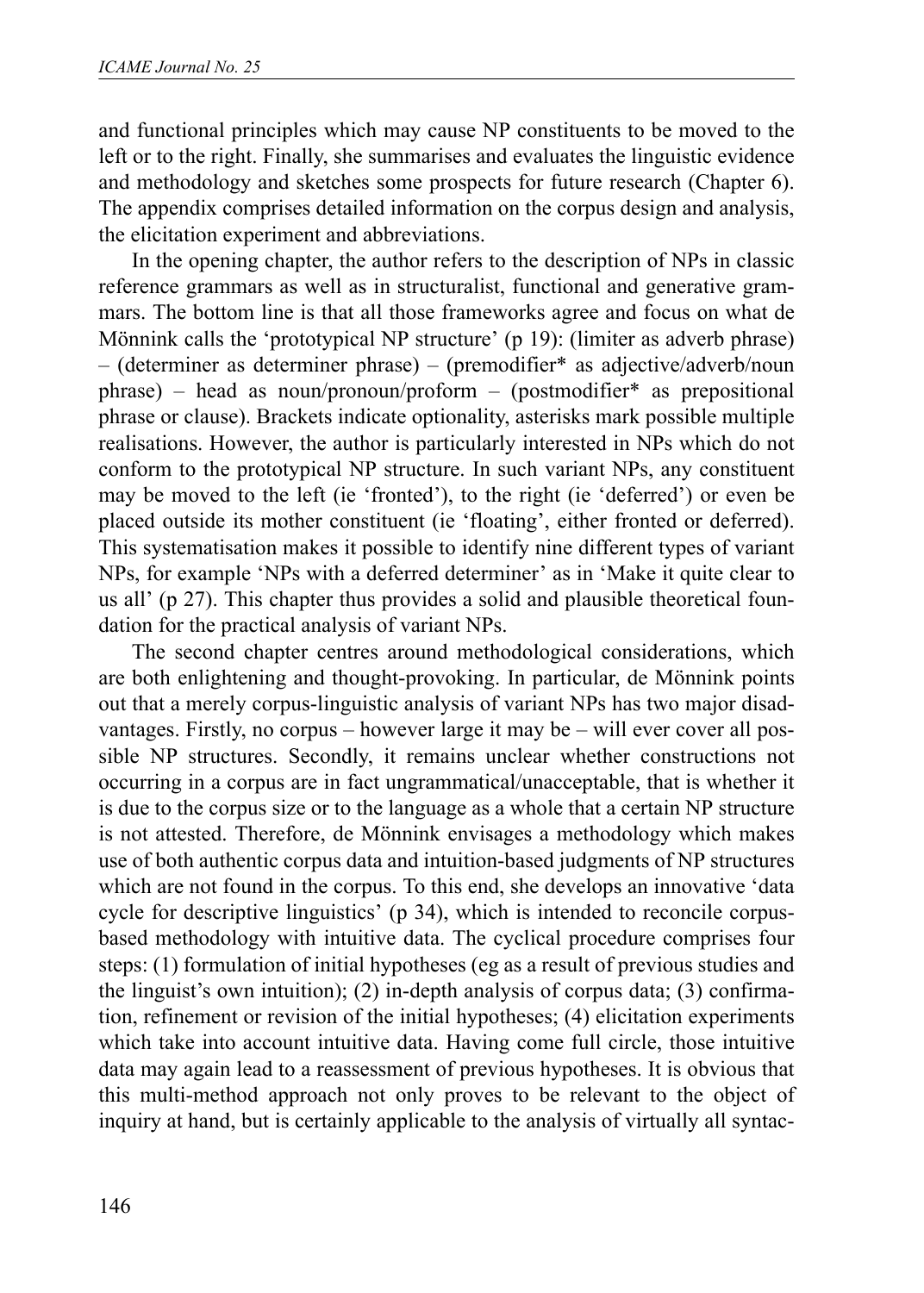tic phenomena. In a wider setting, de Mönnink argues forcefully and convincingly that corpus linguists should not confine themselves to corpus data alone, but that they should accept the relevance (and inevitability) of intuition. As things stand, corpora may reveal what is probable in language use, but intuitionbased judgments can tell us more about what is possible and what is not. The remainder of this chapter is devoted to the detailed description of the two corpora (comprising 170,000 words and 220,000 words respectively) and the design of the elicitation experiments in which 130 native speakers took part.

In the third chapter, the author describes and carefully analyses the data obtained from the corpora. Many authentic corpus examples are discussed in this context. Lack of space forbids a detailed review of de Mönnink's results here. Generally speaking, variant NPs are not a marginal phenomenon since, for example, they represent 5.3 per cent of all complex NPs in the 170,000-word corpus. However, quite a few types of variant NPs are not at all or only sporadically attested in the corpus. For instance, the NP type 'deferred modifier  $+$  discontinuous determiner' occurs only twice in the genre of scripted speech. Obviously, such low frequencies pose serious problems for the reliability of statistical analyses such as the chi-square test. Furthermore, NPs with a fronted premodifier exclusively function as subject complements, direct objects and prepositional complements in the corpus. It is here that the multi-method approach turns out to be a promising alternative to a merely corpus-based approach. On the basis of the corpus data, de Mönnink puts forward some hypotheses as to the acceptability of three specific types of variant NPs: the fronted premodifier, the discontinuous adjective phrase and the floating deferred modifier. Among those hypotheses is the following one: 'An NP with a fronted premodifier cannot function as indirect object' (p 83). These corpus-based hypotheses provide the reference points for the elicitation experiment.

In Chapter 4, the author starts off by describing in detail the experimental procedure (including problems encountered while conducting them). It turns out that the elicitation data run counter to corpus-based expectations. For example, NPs with a fronted premodifier are acceptable in indirect object position according to most native-speaker informants: 'You should not tell so jealous a boy that you met his girlfriend in the pub' is generally not considered ungrammatical (p 94). In a similar vein, all other corpus-based hypotheses are put to the test in the elicitation experiment. In general, the data obtained from native speakers' intuitive judgments lead the author to extend the prototypical NP structure step by step. Eventually, she is able to offer a fairly complete description of the structural range of the three variant NPs under scrutiny. De Mönnink also outlines some prospects for a continuation of the data cycle by looking at larger corpora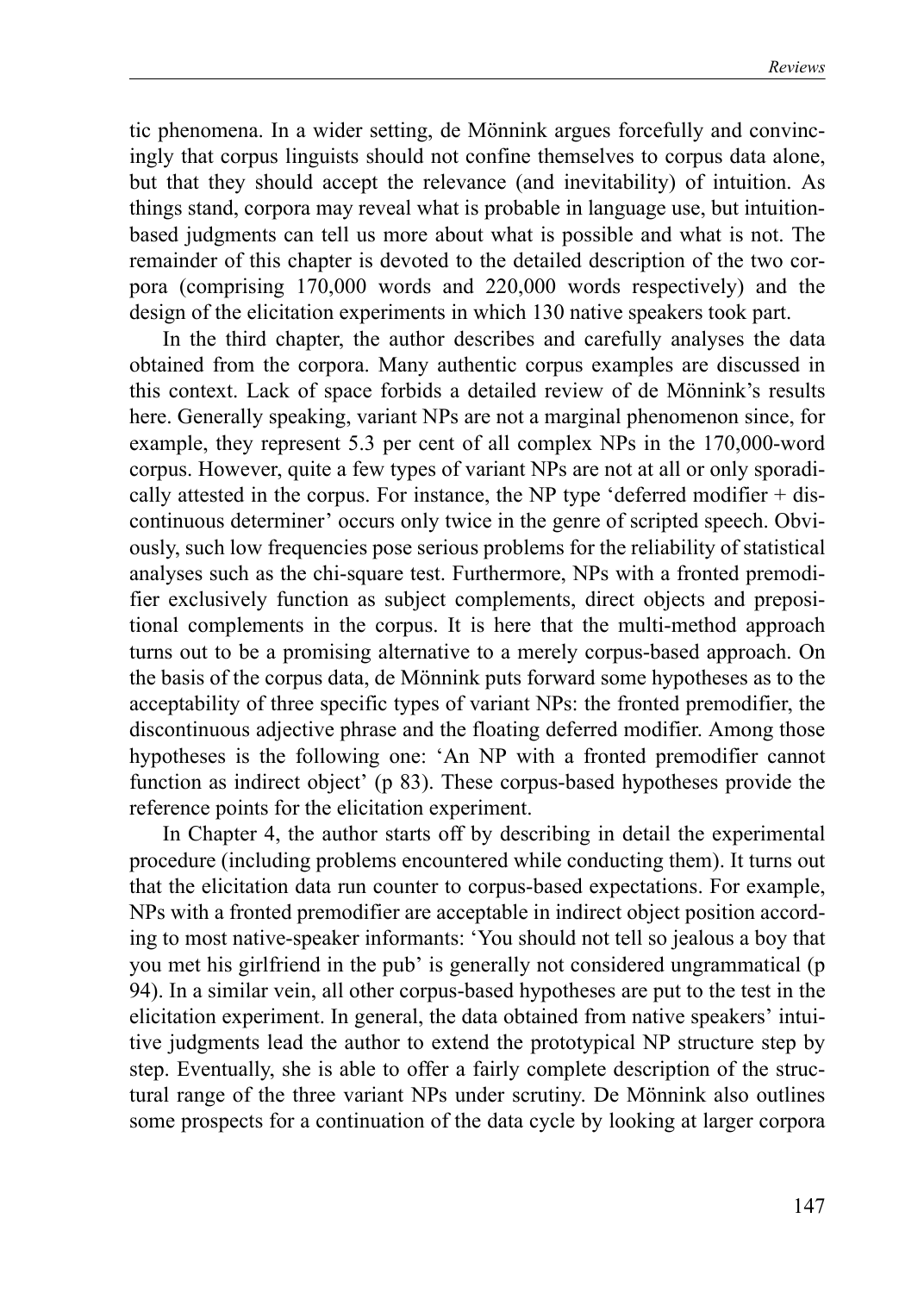such as the 100,000,000-word *British National Corpus* (BNC). To pick out one example, the BNC data on variant NPs with a premodifier make the author 'include a prototypical premodifier position which can be realized by a classifying NP or AJP', as for example in 'I had so romantic a long evening yesterday' (p 114). De Mönnink's data cycle thus represents a genuinely heuristic method of linguistic analysis which has no clear-cut point of completion.

In Chapter 5, the author addresses the question as to why variant NPs with fronted, deferred or discontinuous constituents occur in the first place. To this end, she discusses a wide range of theoretical models intended to explain the mobility of constituents in general. De Mönnink's highly perceptive overview includes generative movement rules as well as functionalist and cognitive approaches. All the models are applied to examples of variant NPs obtained from the corpus material and the elicitation experiment, allowing for a critical assessment of the explanatory power of the models. Generally speaking, both pragmatic and syntactic principles turn out to be relevant to a comprehensive theory of mobility.

At the beginning of the last chapter, de Mönnink recaps the two main goals of her study: 'The first goal was to investigate the mobility of the constituents in the English noun phrase and gain insight into the nature and frequency of variant NPs. The second goal, which follows from the first, was to develop a multimethod approach to descriptive studies that combines corpus data and experimental data' (p 147). In my view, both of these goals are achieved. In fact, this book provides a careful and considered analysis of variant NPs and, perhaps more importantly, breaks new ground in corpus-linguistic methodology. It is certainly true that corpus linguistics has become mainstream over the last years. This in itself is no doubt an agreeable development. Unfortunately, too many corpus linguists attempt to ignore intuition altogether, although no corpus covers all that is possible in language use. In this context, de Mönnink's multi-method approach represents a balanced trade-off between the empirically sound observation of large amounts of authentic data and the systematic consideration of native speakers' intuition. That the combination of corpus data and elicitation data is in fact useful for the purpose at hand is vindicated by the quantity and quality of interesting data the author obtains and by the conclusions she is able to draw from their analysis. It should be added that the book is also a pleasure to read because of its easily accessible and truly reader-friendly style. De Mönnink makes use of many discourse organisers so that the reader is never allowed to lose track of the main line of argumentation. Furthermore, she uses many tables and diagrams, which helps the reader to process the wealth of data. The book is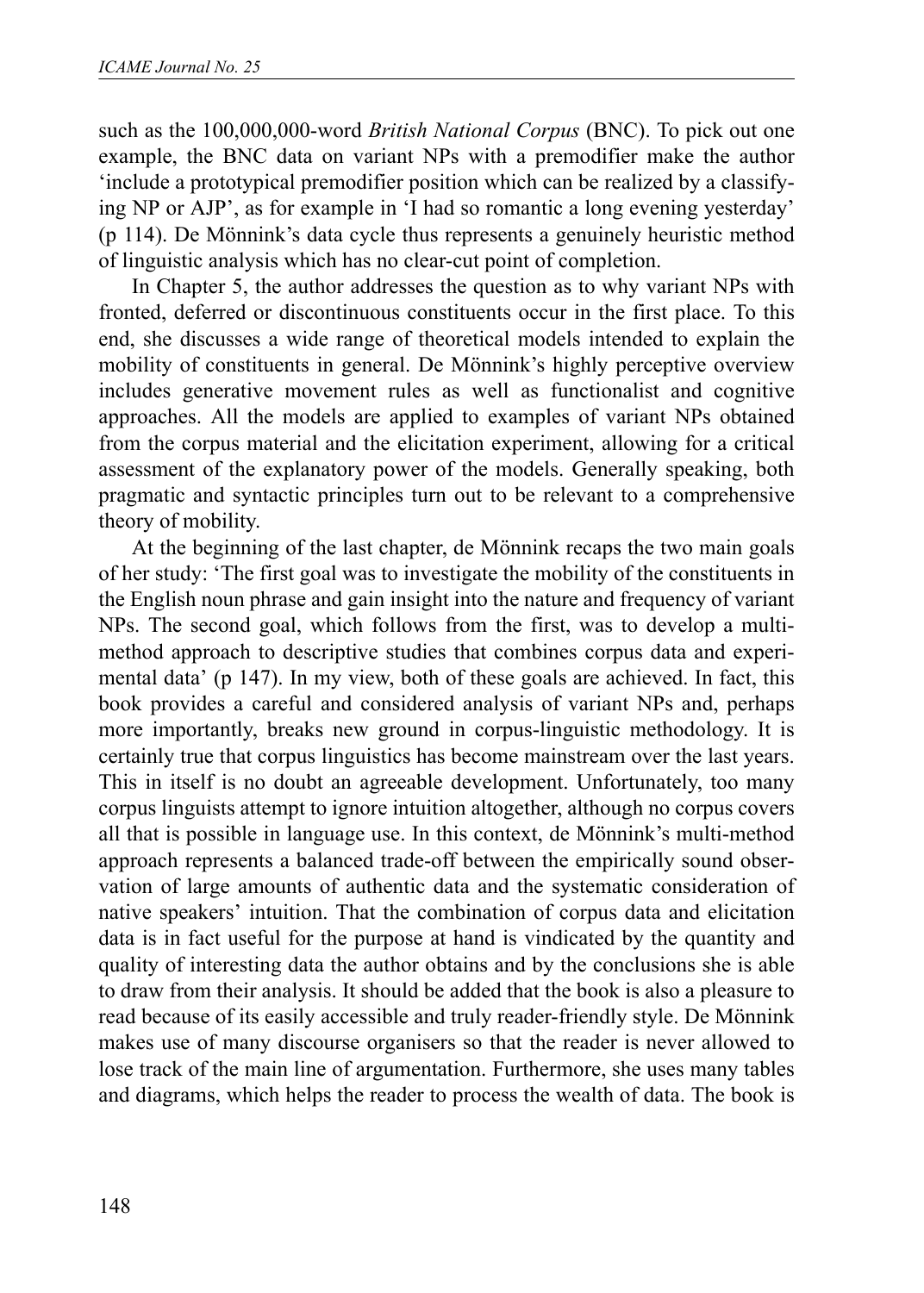also well written, and apart from very few (and minor) errors the proof-reading has been thorough.

*On the Move* definitely makes for stimulating reading, not only for corpus linguists, I feel, but for all syntacticians interested in structural variation at the level of NPs. Both corpus linguists and those following intuition-based methods (say, in the generative camp) will certainly profit from closely perusing this book in order to get the best of both worlds. No-one interested in an unbiased approach to linguistic description in general and/or the English NP in particular should miss this excellent study.

#### *Note*

1. In this book, 'corpus-driven' is not meant to include some extreme forms of corpus-driven research in which statistical techniques are used to derive/ extract language models from corpora.

**Marianne Hundt**. *New Zealand English grammar – fact or fiction? A corpusbased study in morphosyntactic variation*. Varieties of English around the World 23. Amsterdam and Philadelphia: John Benjamins, 1998. xiv + 212 pp. ISBN 90–272–4881–8. Reviewed by **Erik Smitterberg**, Uppsala University.

As Marianne Hundt points out, New Zealand English (henceforth NZE) has received less scholarly attention than many other regional varieties of English; Hundt's study is therefore an important contribution to research on varieties of Present-Day English. The main question that Hundt sets out to investigate is whether NZE can be considered a separate national standard. In order to answer this question, she conducts separate analyses of regional variation in the use of linguistic features from the fields of morphology (eg irregular vs regular verb morphology and adjectival comparison), syntax (eg modals and collective nouns), and lexico-grammar (eg uses of the verbs *farewell* and *screen*). Given the large number of features investigated, my account of Hundt's analyses will be selective in the present review, especially as regards the syntactic features. In what follows, I will examine the individual chapters in the order they occur in the study. The review will conclude with an overall assessment of Hundt's study.

The first chapter, 'Introduction', surveys previous research on NZE. It is pointed out that NZE has been recognized as a variety but only codified as regards its lexicon, while American English (AmE) and British English (BrE)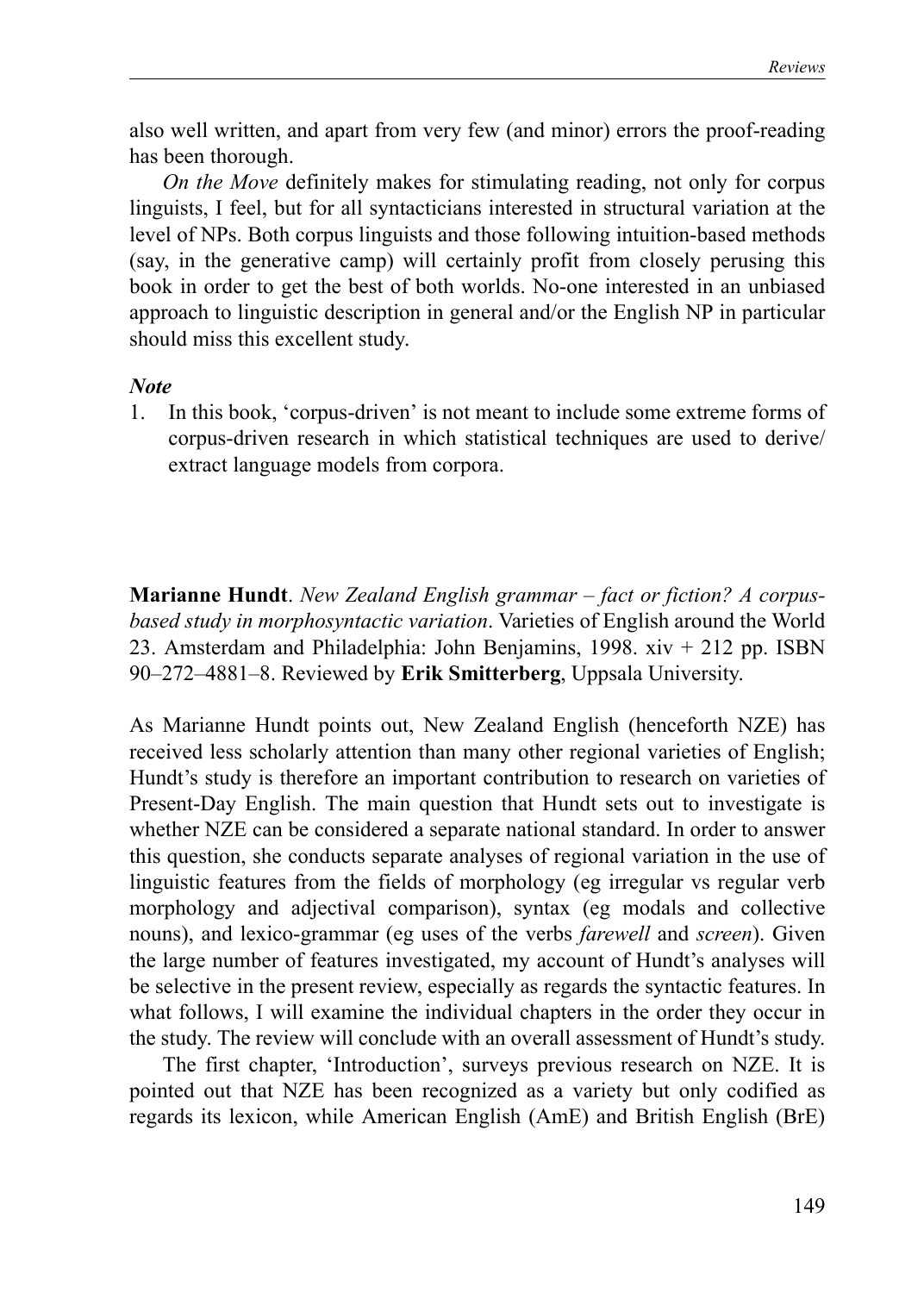have also been codified with respect to grammar. (In addition to vocabulary, research carried out on NZE has also focused on phonology.) The relation of NZE to other varieties of English is discussed, and Hundt states that one way in which NZE may emerge as a linguistically separate variety is by its containing a unique mix of features found in the other national varieties. She also lists other possible types of differences between NZE and these varieties, and hypothesizes that most genuine NZE features, if any, will 'be found at the interface of grammar and the lexicon' (p 5).

Chapter 2,'Theoretical and Methodological Foundations', is devoted to the issues of what constitutes a linguistic standard, and how standards relate to one another; corpus linguistics and variationist frameworks are also discussed. The last topic, though clearly relevant to the study, is somewhat unexpected, as nothing is said about it in the introduction to the chapter (it is, however, mentioned in the 'Aim and Scope' section in Chapter 1). International English is seen as a pluricentric language with a number of interacting national varieties (which need not, however, have equal power to influence the language as a whole). The discussion is well laid out and easy to follow, but some terms, such as 'pluricentric', 'exo-normative', and 'endo-normative' could have been elaborated on for the benefit of readers who do not specialize in the study of national varieties of languages; instead, references are given to works where these terms are discussed.

The material on which the study is based is also introduced in Chapter 2. Most investigations in Hundt's study are corpus-based: data yielded by the Wellington Corpus of Written New Zealand English (WCNZE), the Macquarie Corpus of Australian English (ACE) and the LOB, FLOB, Brown, and Frown corpora are analysed and compared.<sup>1</sup> In addition, data from the spoken Wellington Corpus of New Zealand English (WCSNZE), the spoken component of the British National Corpus (BNC), and the newspapers the *Guardian* (BrE), the *Miami Herald* (AmE), the *Dominion* (NZE), and the *Evening Post* (NZE) are included in some analyses. The study focuses on press language, although some features are investigated from a broader genre perspective. For a number of features, the corpus-based methodology is supplemented with elicitation tests in which speakers of AmE were asked to identify typical BrE features, and NZE speakers typical AmE features, from a list of fifteen sentences. Since Hundt otherwise does not start out from the hypothesis that NZE should be closer to BrE than to AmE, it is not clear why NZE speakers were not also asked to single out typical BrE features. Nevertheless, such additional data are very welcome: in this way, empirical and phenomenological evidence can complement each other, thus providing a fuller picture of regional variation in the use of the features under scru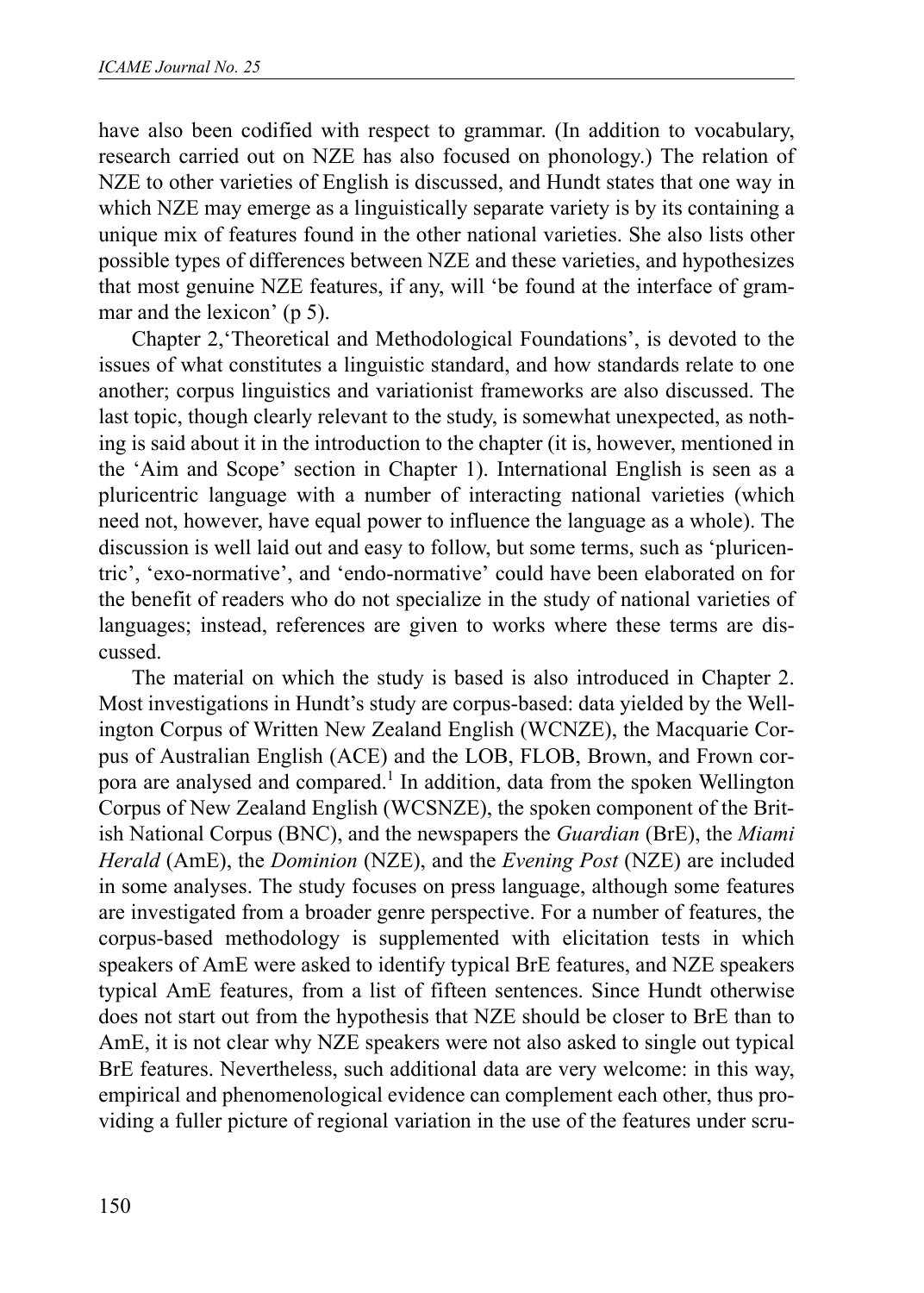tiny. A brief discussion of statistical and linguistic significance is also included in this section. A few statements in this discussion are not clear to me. For instance, it is claimed that statistically significant differences may 'be due to the accumulation of haphazard phenomena, i.e. fluctuation caused by free variation' (p 26); in my opinion, it is the researcher's task to choose a significance level that excludes such variation from the significant results.<sup>2</sup>

In Chapter 3, 'Morphology', Hundt begins to present her results. The Summary aside, the chapter is divided into three main sections: irregular verbs, comparison of adjectives, and the *s*-genitive. In the first section, she shows that NZE, like Australian English (AusE), is more conservative than BrE and, in particular, AmE in the process of change from irregular to regular preterites and past participles of verbs like *burn* (ie from *burnt* to *burned*). As regards the past participle of *prove*, which is changing in the opposite direction (ie from *proved* to *proven*), however, NZE takes an intermediate position with regard to BrE and AmE, the latter being the most advanced variety in this development. The past participle *gotten* (for *got*), which occurs in AmE, does not seem to be part of written NZE. As regards the comparison of adjectives, no variety displays a tendency towards periphrastic (*more*/*most*) comparison of monosyllabic adjectives.<sup>3</sup> Concerning the *s*-genitive, differences in diachrony (as evidenced by a comparison of LOB and Brown with FLOB and Frown) appear to be more pronounced than regional variation, although there are some indications that *s*-genitives are used slightly more in AmE than in BrE, with AusE and NZE exhibiting even lower frequencies. (The discussion is based on the frequency of the *s*genitive itself rather than its variation with the *of-*construction.) In sum, as regards the morphological parameters where clear regional differentiation was attested, AmE tends to be in the forefront of what seem to be developments in diachrony, while the relative position of NZE, AusE, and BrE varies.

The fourth chapter, 'Syntax', investigates regional differences in the distribution of syntactic variables. The verb *have* is analysed as it occurs universally in English, in the construction *have (got) to*, and as a full verb. Examples of the different patterns in which *have* occurs would have been welcome for the benefit of non-specialist readers. Although not all differences are statistically significant, the universal frequency of *have* appears to be high in NZE, while the verb is comparatively rare in AmE. The construction *have (got) to*, in contrast, is most frequent in BrE, followed by NZE, AmE, and AusE. As regards *have* as a full verb, the other regional varieties appear to be following AmE in preferring *do*-support for full-verb *have*. Concerning the distribution of *shall* and *will*, NZE seems to avoid *shall* to an even greater degree than AmE and AusE. (However, some differences were not significant, and evidence from the elicitation test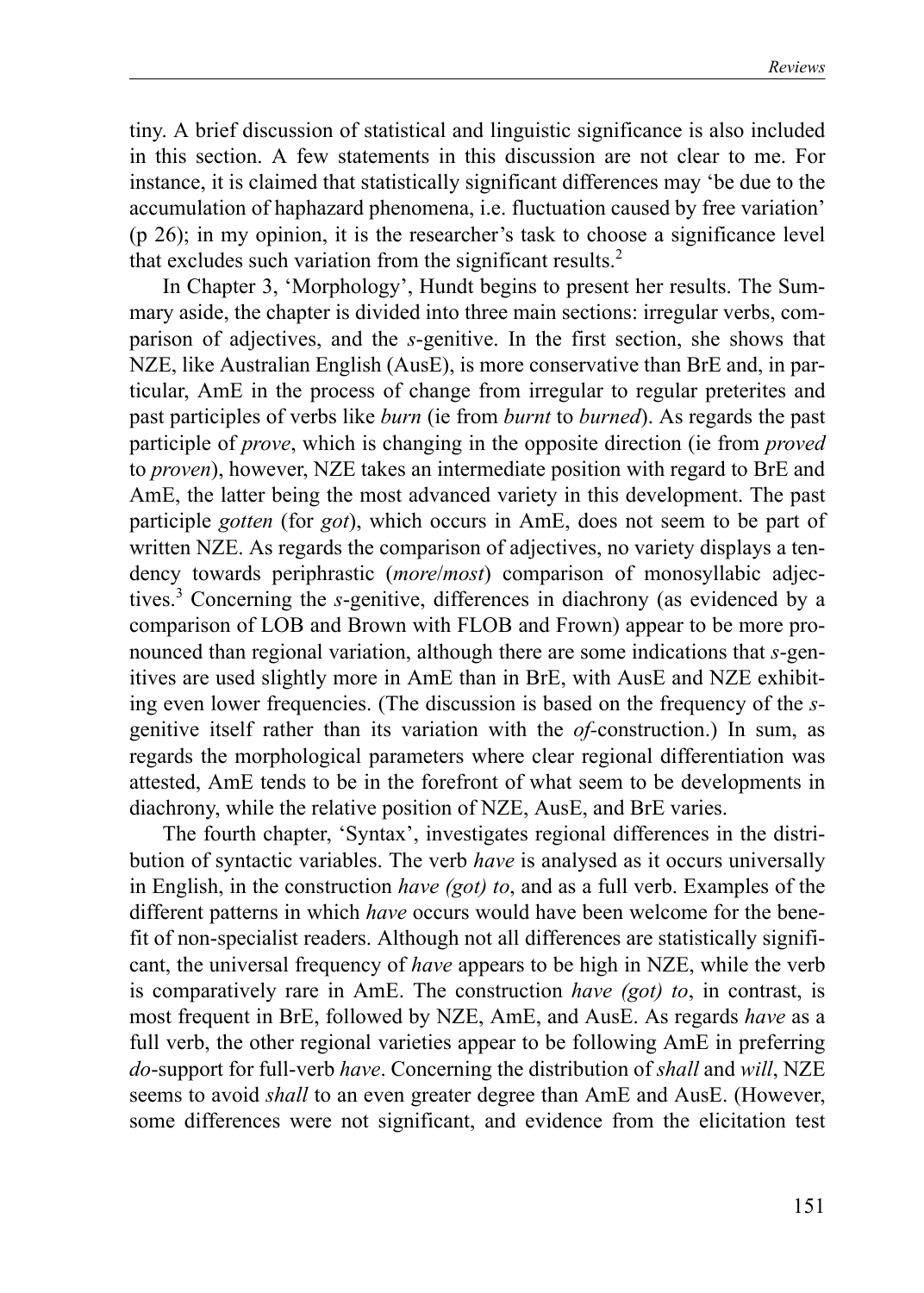showed that many NZE speakers felt sentences like *Will I get you an aspirin?* to be characteristic of AmE.) The increasing use of the progressive is an area where NZE and AusE are more advanced than at least AmE: the construction is significantly more frequent in WCNZE and ACE than in Frown. However, as Hundt points out, significance was calculated without taking, for instance, the proportion of finite to non-finite verb phrases into account. In a study of collective nouns, she shows that, with respect to verbal concord, AmE clearly prefers singular concord (eg *the team was*), while plural concord (eg *the team were*) is still common in BrE, with NZE in between. Similarly, Hundt's investigation of the mandative subjunctive vs the *should*-construction indicates that NZE occupies a middle position relative to AmE, where the subjunctive dominates, and BrE, where the *should*-construction is still quite frequent. Many of the features investigated in Chapter 4, such as the progressive, are undergoing change, something which, Hundt points out, may or may not lead to regional differentiation. In sum, no consistent pattern emerges from the analyses of the syntactic variables<sup>4</sup>; instead, NZE displays a feature-dependent set of similarities with and differences from BrE and AmE.

The fifth chapter, 'Lexico-Grammar', is devoted to analyses of lexical items that may exhibit variation in patterns of use, complementation, etc. The analysis of prepositions following *different* shows (a) that *from* is preferred in all varieties, (b) that *than* appears to be more accepted in AmE, and (c) that *to* may be slightly more frequent in NZE than in BrE. Another investigation indicates that the verbs *protest* and *appeal* tend to be transitive in AmE but intransitive in BrE, with NZE forming a middle ground, although the figures indicate greater similarity to BrE; stylistic differences may also enter into the discussion in this context. The use of *farewell* as a transitive verb is shown to be typical of AusE and NZE. The medio-passive use of *screen* in the sense 'appear on a cinema/television screen' seems to be a feature characteristic of NZE, though it is also found in AusE and AmE; the elicitation test showed that more AmE speakers than NZE speakers thought that this use of *screen* was characteristic of a variety other than their own. As regards the patterns *look to*  $+$  infinitive, *look*  $+$  object, and *look like* + present participle, NZE is closer to BrE than to AmE.

Chapter 6, 'Statistical Significance and Linguistic Relevance', elaborates on the short discussion of statistical and linguistic significance in Chapter 2. Case studies of three forms – *because*, *would*, and *not –* whose frequency differs significantly among the corpora are presented. The studies show that it may be difficult to find linguistically significant reasons behind the statistically significant differences attested. Conversely, Hundt also claims that variation can be interesting from a linguistic point of view even when it is not statistically significant.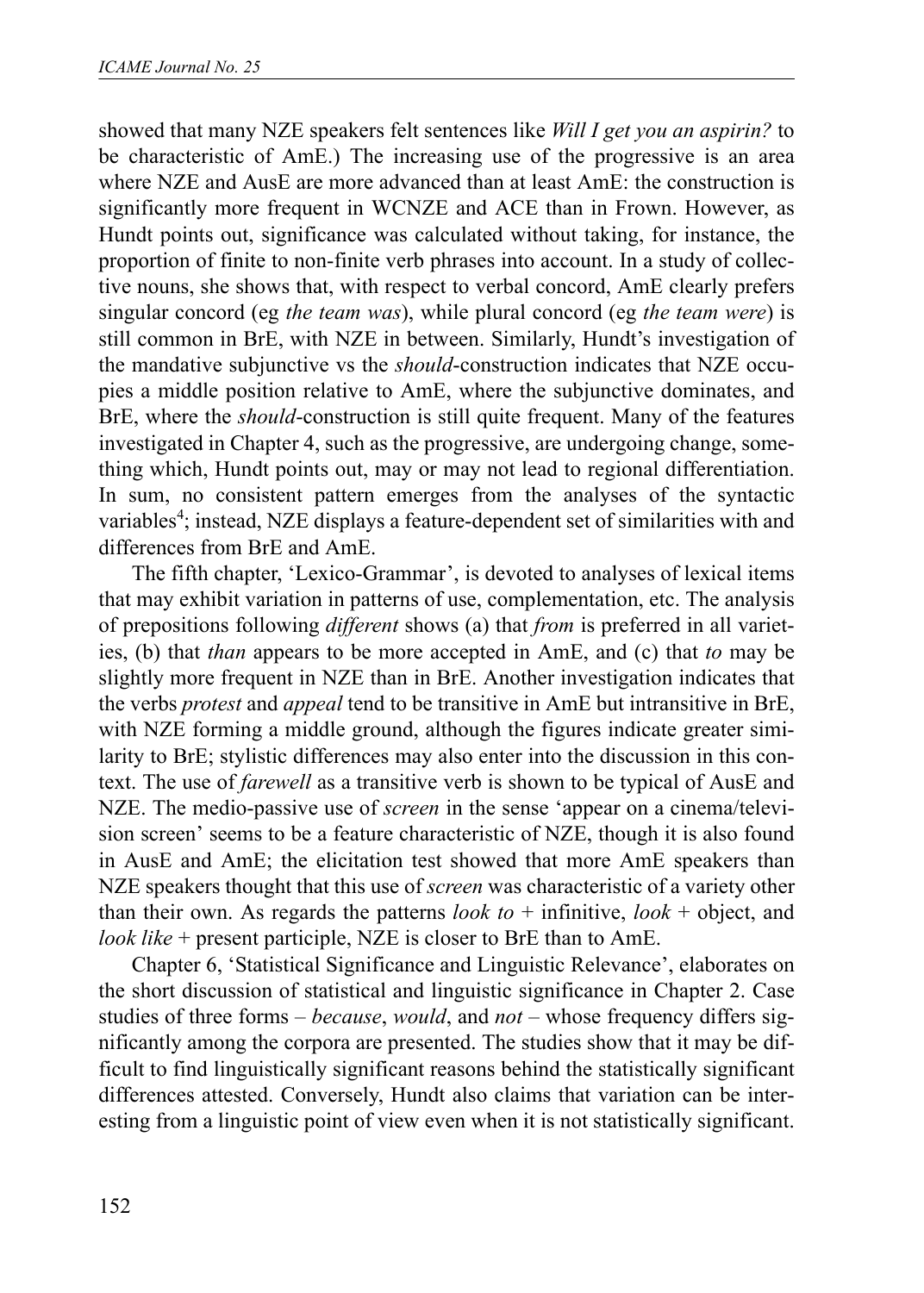In the seventh and concluding chapter, the results of the study are discussed in the light of previous research and hypotheses formulated in the preceding chapters. The first section addresses the problem of separating regional variation from diachronic change in a situation where the increased dominance of AmE variants is leading to linguistic convergence, and where synchronic, regional differences may constitute different stages of ongoing linguistic changes. The second section is devoted to regional and stylistic variation. The relative positions of the national varieties concerning some of the features investigated are neatly summarized in a figure; it is pointed out that genres may be differently suitable for a description of an emerging national standard. In the third section, empirical/statistical data (significant differences among frequencies) are related to phenomenological data (elicitation tests) in a discussion of different types of linguistic regionalisms. The following section establishes NZE as a separate entity on the basis of the results reached, which, taken together, separate NZE from all other varieties investigated, with the possible exception of AusE: Hundt (p 139) concludes that her study 'has only produced meagre evidence on differences between NZE and AusE'. The penultimate section of the chapter discusses the representativeness of the text samples and consequences for the validity of the results. In the final section, Hundt returns to differences between corpus-based findings and the results of her elicitation tests. She also justifies her study by mentioning four ways in which descriptions of national varieties like NZE are valuable. First, studies such as Hundt's can help teachers choose teaching models. Secondly, NZE may develop into a more influential national variety in the future. Thirdly, even if the differences between NZE and other national varieties of English are relatively minor, they may be psychologically important. Fourthly, the study shows that, in the area of grammar, NZE is not set apart from other national varieties solely by colloquial features.

In sum, Hundt's study is a highly valuable addition to our knowledge of regional varieties of English. By using corpora as well as elicitation tests, Hundt succeeds in comparing perceived and actual usage. In addition, the broad scope of the study, in terms of the large number of features investigated, is truly impressive. There are, nevertheless, a few minor drawbacks. First of all, I felt that the title of the study did not cover the entire field investigated. It is true that the study focuses on NZE and its relation to other regional varieties in terms of the distribution of morphological and syntactic features, as attested in corpora. However, a substantial part of the work is devoted to discussing the distribution of these features in AmE, AusE, and BrE as well, a discussion which can be appreciated independently of the comparisons with NZE; semi-lexical features are also treated; and scholars who are interested in elicitation tests would not